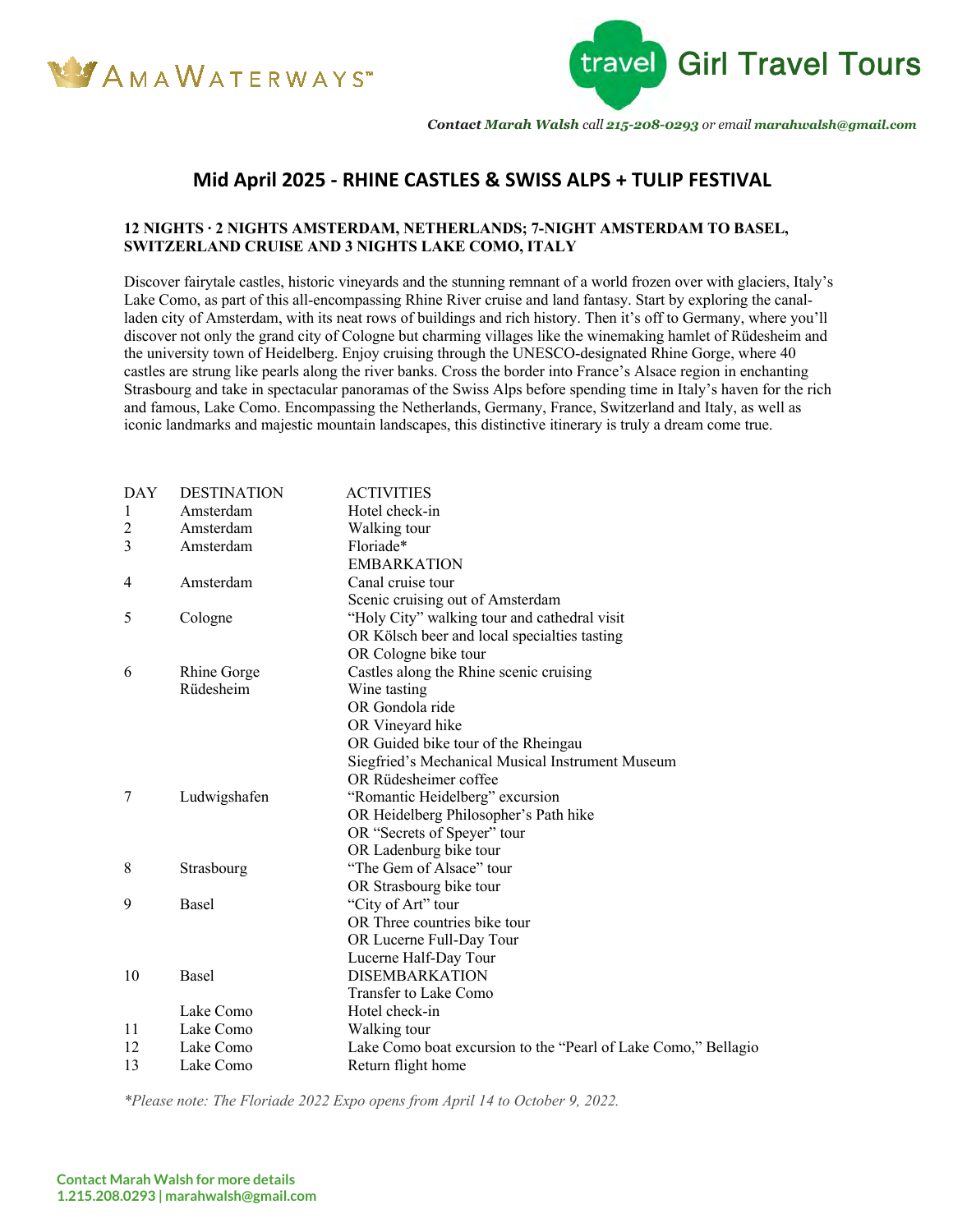



# **Mid April 2025 - RHINE CASTLES & SWISS ALPS + TULIP FESTIVAL**

**Day 1, ARRIVE IN AMSTERDAM, NETHERLANDS.** Arrive in Amsterdam and check into your hotel.

**Day 2, AMSTERDAM.** Follow your guide through the charming capital of the Netherlands, with its iconic meandering canals, bridges and distinctive architecture. (B)

**Day 3, AMSTERDAM – EMBARKATION.** Check out of your hotel and, before transferring to your ship, enjoy a rare experience with a journey into the Netherland's Floriade Expo\* in Almere – very close to Amsterdam – which will feature stunning gardens, innovative sustainable gardening exhibits, live entertainment, souvenirs and food stalls. (B,D)

*\*Please note: The Floriade 2022 Expo opens from April 14 to October 9, 2022.*

**Day 4, AMSTERDAM, NETHERLANDS.** There are 165 canals in Amsterdam, and you'll get enjoy some of them on your canal cruise. Later in the day, set sail out of Amsterdam. (B,L,D)

**Day 5, COLOGNE, GERMANY.** Enjoy cruising to Cologne. Join a guided tour through the Old Town and explore the UNESCO-designated Cologne Cathedral, one of Germany's most revered Gothic masterpieces. Continue to the Cologne Rathaus, Germany's oldest town hall, plus see other local sights. For a different view, visit a local tavern to taste its famous Kölsch beer, only made in Cologne, and *reibekuchen mit apfelmus,* potato pancakes typically served with applesauce. Active adventurists will want to join a guided bike ride along the Rhine and through the historic Stadtgarten. (B,L,D)

**Day 6, RHINE GORGE – RÜDESHEIM, GERMANY.** Cruise through the captivating UNESCO-designated Rhine Gorge, the most stunningly beautiful stretch of the river before reaching the winemaking town of Rüdesheim. Join a wine tasting to discover the flavors of the town's iconic vineyards. Or drink up the stunning views by soaring high above the vineyards with a gondola ride to the Niederwalddenkmal. For a more active adventure, hike through the town's beautiful vineyards or join a guided bike tour along the scenic Rhine River. Later in the day, let Siegfried's Mechanical Musical Instrument Museum charm you with its remarkable collection of self-playing musical instruments; or taste one of the town's special delights, Rüdesheimer coffee, ceremoniously made with brandy, coffee and whipped cream. (B,L,D)

**Day 7, LUDWIGSHAFEN, GERMANY.** Ludwigshafen is your gateway to a choice of four excursions. Visit Heidelberg, the perfectly preserved medieval city nestled in the Neckar River Valley along Germany's Castle Road. Discover the iconic red sandstone Heidelberg Castle and Great Vat, an 18th-century, 49,000-gallon wine cask. For a more active adventure while in Heidelberg, join a guided hike up the Philosopher's Path, aptly named during the Romantic Period, and enjoy panoramic views of the city. Alternatively, you can visit one of Germany's oldest cities, Speyer, known for the largest Romanesque cathedral in Europe—a UNESCO World Heritage Site and the medieval Old Gate, Altpörtel. Or pedal along the river Neckar to the picturesque medieval city center of Ladenburg and enjoy some free time to explore the shops. (B,L,D)

**Day 8, STRASBOURG, FRANCE.** Strasbourg offers flavors of both France and Germany because of its borderline location. Enjoy a panoramic tour past the stunning Parc de l'Orangerie, the European Parliament and the Place de la République before walking through its iconic "La Petite France" district, lifted straight from the pages of a fairytale. Wander through charming streets past the Cathédrale de Nôtre Dame with its famous astronomical clock. Alternatively, take a guided bike ride through the city and Parc de l'Orangerie. (B,L,D)

**Day 9, BASEL, SWITZERLAND.** Enjoy getting to know Basel, Switzerland's third largest city. Long an important university, banking and trade center, Basel's glorious past is still evident in its medieval town hall,